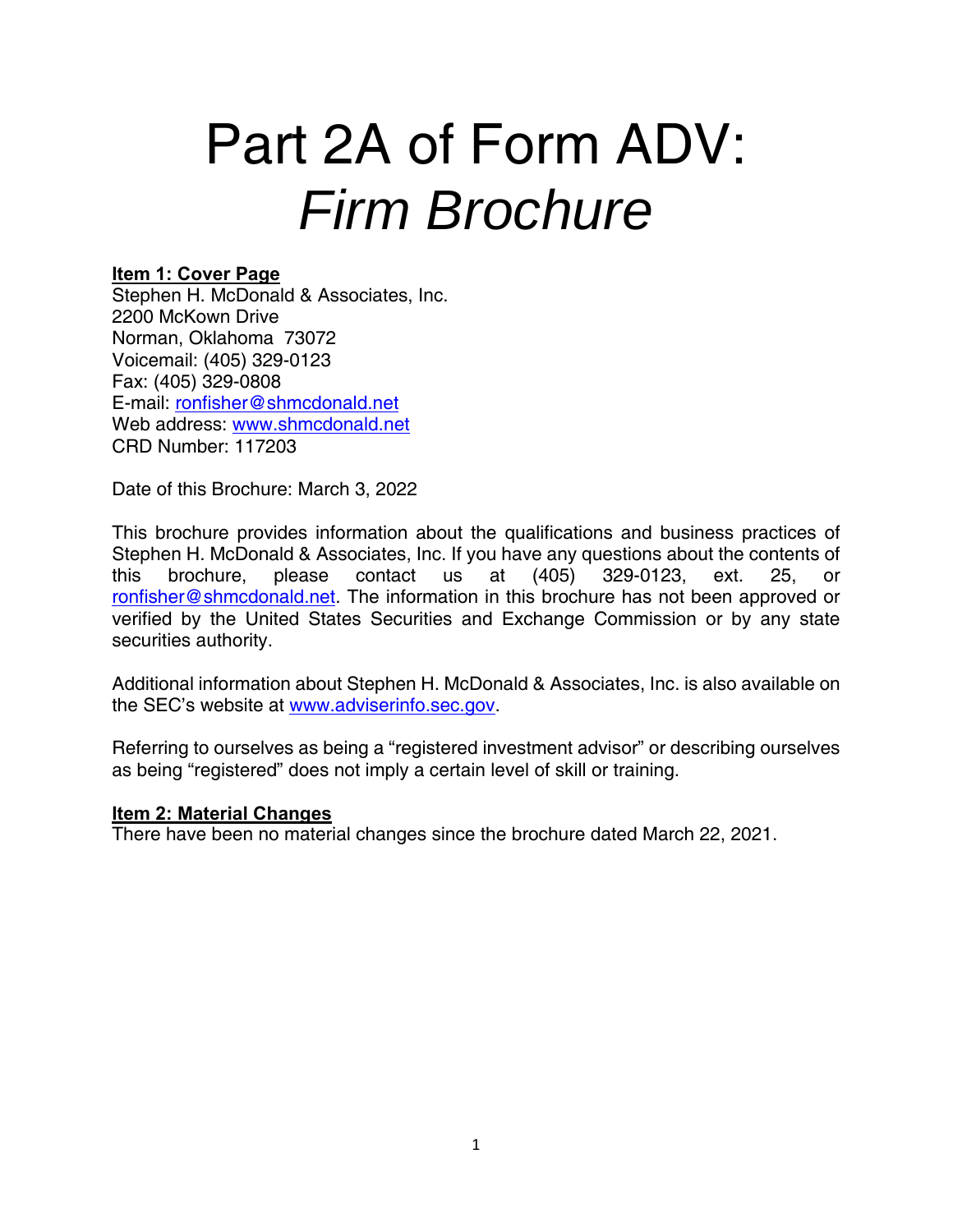# **Item 3: Table of Contents**

| Code of Ethics, Participation or Interest in Client Transactions and Personal Trading 8 |  |
|-----------------------------------------------------------------------------------------|--|
|                                                                                         |  |
|                                                                                         |  |
|                                                                                         |  |
|                                                                                         |  |
|                                                                                         |  |
|                                                                                         |  |
|                                                                                         |  |
|                                                                                         |  |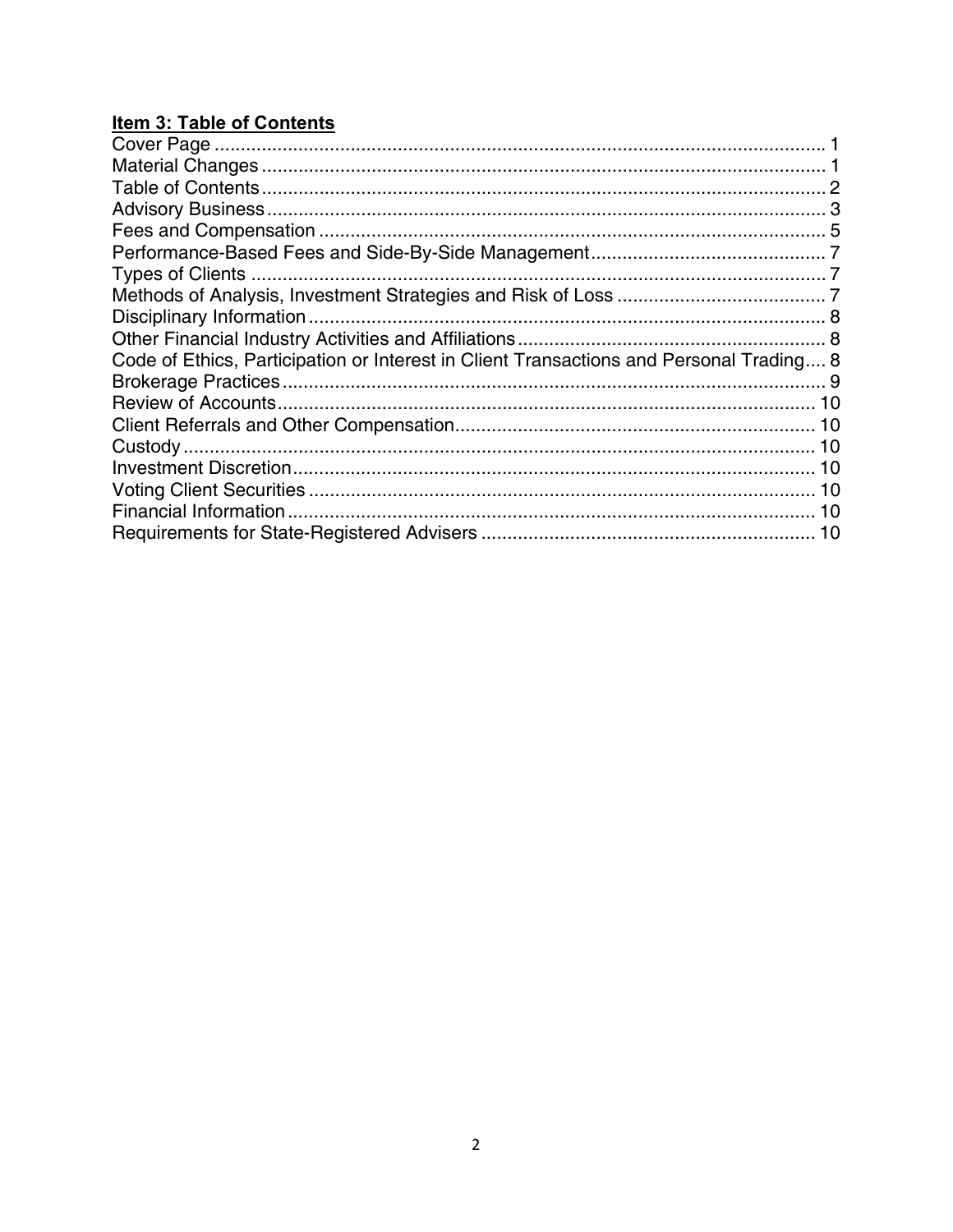## **Item 4: Advisory Business**

Stephen H. McDonald & Associates, Inc. ("McDonald & Associates") was founded on December 5, 1995. The principal owners are Ron Fisher, Ryan McDonald and Stephen H. McDonald. McDonald & Associates provides financial advisory services to political subdivisions of the State of Oklahoma and to public trusts whose beneficiaries are political subdivisions of the State of Oklahoma with respect to the issuance of debt instruments by such entities. These debt instruments include: general obligation bonds, leases, leasepurchases or rental obligations, lease-revenue bonds, and Tax Anticipation Notes. Stephen H. McDonald & Associates, Inc. may, pursuant to its marketing agreement with the Oklahoma Public School Investment Interlocal (the "Interlocal"), provide advice with respect to investments made by clients from the proceeds of bond issues or other funds and may advise political subdivisions, some of which may not be clients, of the availability and features of the investment programs offered by the Interlocal. Except as stated previously regarding the Oklahoma Public School Investment Interlocal, the Firm does not formulate investment advice for clients. McDonald & Associates does not have discretionary authority over clients' assets.

In connection with any issuance by a client of general obligation bonds, McDonald & Associates performs the following services:

- Prepare a financial analysis of the client which shall include a survey of the financial resources of the client and a determination of its borrowing capacity. This shall include an analysis of the existing debt and tax structure of all levels of government involved and shall compare this analysis to the projected debt and tax structure of all levels of government involved. On the basis of this information, McDonald & Associates shall develop a financing plan to fund the proposed improvements. The plan shall be complete as to the proposed maturities, the estimated interest rate and cost of the proposed bonds, the resulting overall amount of projected annual debt service and tax requirements, and the relationship of these items to the existing corresponding projected items of the client and other related levels of government.
- In instances where public informational material is desired, assist the client in the preparation and furnishing of such material in the form of flyers, brochures, and other printed materials desired by the client for the purpose of outlining the various phases of the program in order that the general public will be well informed on all aspects of the project, including the needs of the client, the proposed plan of improvements, and the cost of providing such improvements. If desired, McDonald & Associates shall also attend public meetings to explain the financing program to interested individuals.
- Provide all necessary documentation, including meeting notices and agendas; resolutions and proclamations; and County and State officials' documents necessary for the proper calling and holding of the bond election and subsequent sale and issuance of bonds.

Upon approval of the bond issue by the registered, qualified voters, McDonald & Associates shall undertake the following tasks:

 Advise the client of current bond market conditions, forthcoming bond issues, and other general information and economic data that might normally be expected to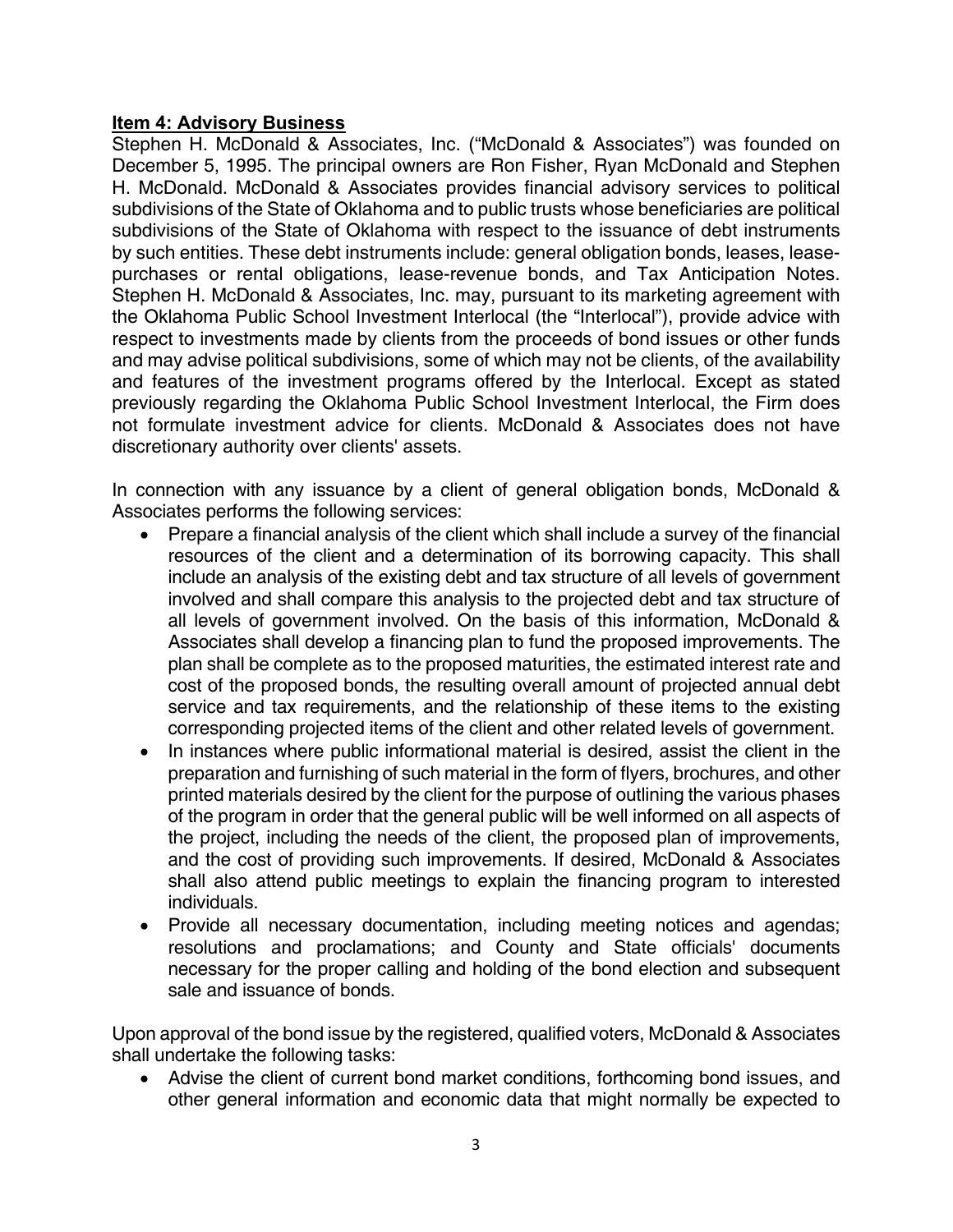influence interest rates or bidding conditions so that the date for the sale of the bonds may be set at a time which, in McDonald & Associates' opinion, would be favorable to the client.

- Prepare an Official Notice of Sale that establishes the specifications for bidding; i.e. bond maturity and interest payment arrangement, interest rate limitations, and other pertinent details.
- Prepare a prospectus ("Notice of Sale and Preliminary Official Statement") and a Final Official Statement that describes the bonds offered, including complete information as to the security for the bonds, the client, the community and other pertinent details.
- Prepare a uniform bid form to prevent deviation by any bidders when such deviation would be costly to the issuing body.
- If it is deemed appropriate to do so after consultation with the client, submit to national and state rating agencies and municipal bond insurance companies, the financial, economic and demographic data necessary to obtain a rating on the bonds and to qualify the bonds for municipal bond insurance.
- Have a representative present at the sale of the bonds to aid the client in the tabulation and comparison of bids. McDonald & Associates shall advise the client as to bond market conditions at the time of the sale and the advisability of accepting or rejecting the bids submitted.
- Assuming that a favorable interest rate is received and accepted by the client, proceed to take all steps necessary to expedite the preparation of the final Transcript of Proceedings, to receive approval of the Transcript of Proceedings by the Attorney General of the State of Oklahoma, and to achieve delivery of the Bonds to the purchaser.
- Order and supervise the preparation and delivery of the bonds to the commercial bank acting as Registrar/Paying Agent for the bond issue for purposes of registration.
- Supervise and coordinate the delivery of the bonds and delivery of the bond proceeds to the client by the most expeditious means available, whether by wire transfer, direct deposit or mail.

In connection with any issuance by client of lease-purchase or rental obligations or leaserevenue bond transactions to finance the acquisition of real property, certain equipment, furnishings, fixtures and/or other tangible personal property of the client, McDonald & Associates performs the following services:

- Arrange for the delivery of all necessary documentation, including agenda items; Lease-Purchase Agreement, or Ground Lease and Sublease Agreements; resolutions; form of legal opinion; forms and certificates necessary for the proper execution, delivery and funding of the lease.
- Advise the client of current market conditions, options for funding, payment frequency and lease commencement and other factors which might influence the interest rate on the lease and periodic payment amount so that the terms of the lease-purchase may be, in McDonald & Associates opinion, favorable to the client.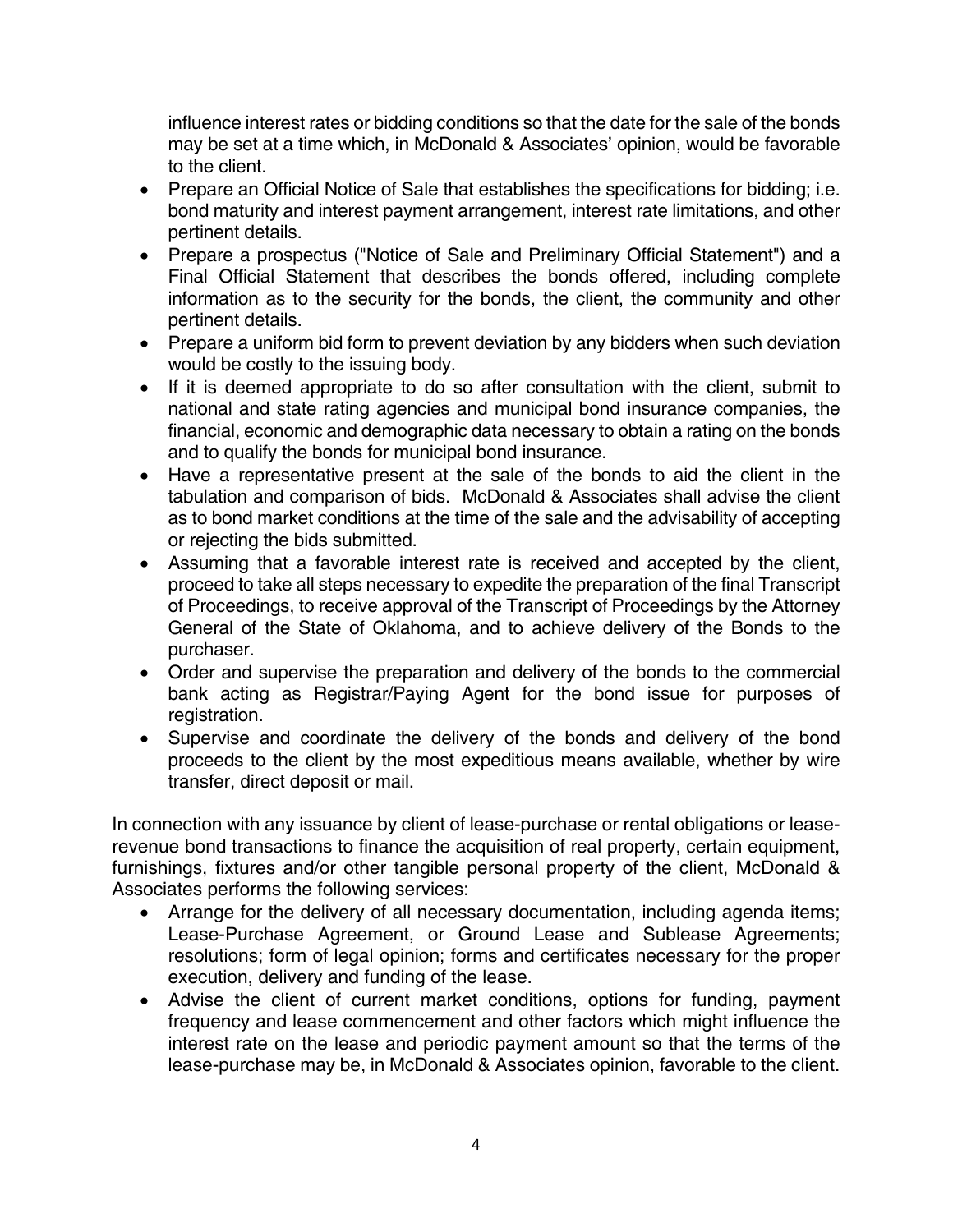- Represent client and contact certain sources of lease financing which, in the opinion of McDonald & Associates, are prepared to act as financier with respect to the lease-purchase under terms and conditions which comply with the provisions of Oklahoma law and which offer competitive interest rates on the proposed lease financing. Among the potential leasing sources contacted will be those local banking institutions which may be suggested by client. Based on the conversations between McDonald & Associates and such sources, McDonald & Associates will contact client and recommend one of the sources to act as financier on the leasepurchase.
- Assist client in obtaining credit approval of client by the source recommended by McDonald & Associates to act as financier and, should client not be approved, seek additional sources to provide the funding on the lease.
- Arrange for a legal opinion to be provided on the lease with respect to client's actions approving the lease and declaring that the lease financing is a legal, valid and binding obligation of client, with such legal opinion to be invoiced to and paid by Lessee. McDonald & Associates shall further arrange for all other services that might be needed by client and Lessor to close on the lease financing, provided that any such services shall be paid either by Lessee or out of the proceeds of the lease financing.

In connection with any issuance by client of Tax Anticipation Notes, McDonald & Associates performs the following services:

- Assist participants in completing and submitting application forms. McDonald & Associates does not participate in the preparation of the information contained in the application. Accordingly, McDonald and Associates has no responsibility for the accuracy, sufficiency or completeness of any information furnished in connection with the application.
- Assist in the preparation and dissemination of information with respect to the existence and operation of the program.

Pursuant to its marketing agreement with the Oklahoma Public School Investment Interlocal ("Interlocal"), McDonald & Associates performs the following services:

- Engage in marketing efforts.
- Assist participants in completing and submitting registration forms.
- Assist in the preparation and dissemination of information with respect to the existence and operation of the Interlocal.
- Bear certain expenses of the Interlocal relating to the marketing of the Interlocal's services and programs.
- Act as the Interlocal's marketing agent.

# **Item 5: Fees and Compensation**

The fees charged and compensation received vary based upon the type of debt instrument being issued and the marketing agreement with the Oklahoma Liquid Asset Pool, and are as follows:

 For services provided on general obligation bond issues, McDonald & Associates charges a financial advisory fee based upon a percentage of the amount of bonds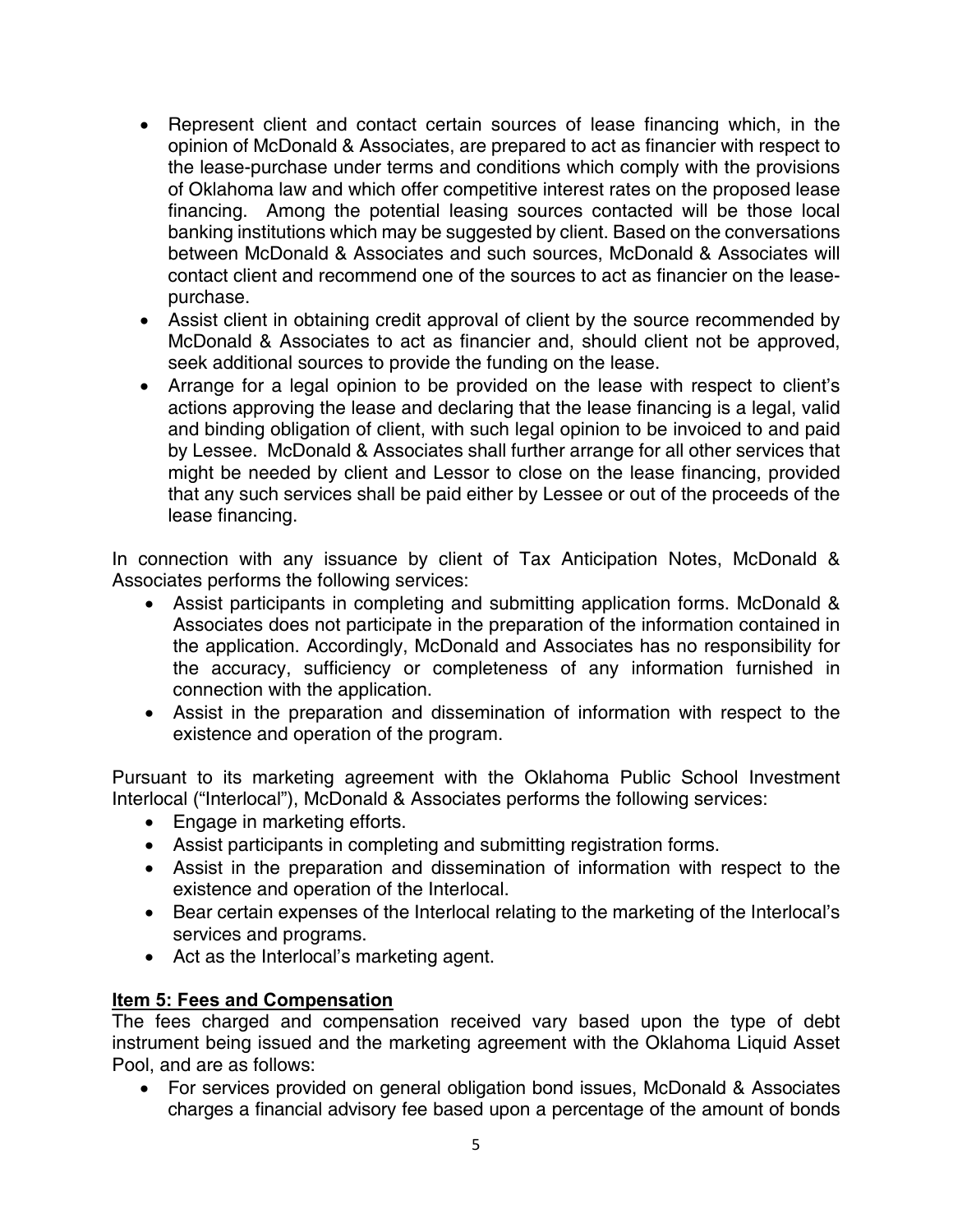issued by the client and is as follows: 1.75% of the first \$400,000.00 par value of bonds issued; plus 1.00% of all over \$400,000.00 par value of bonds issued, with a minimum fee of \$7,000.00. All fees are negotiable based upon size of issue or other pertinent factors. The above specified fees shall be billable upon approval of the Bonds by the Attorney General of the State of Oklahoma, and shall be payable upon delivery of the Bonds to the specified purchaser and receipt of bond proceeds by the School District. Compensation is not payable before service is provided. In addition to the financial advisory fee, District shall owe Financial Advisor a nonrefundable fee of \$2,250.00 per series which will be used to pay the costs of issuance of the Bonds. Costs of issuance include, but are not limited to, the following: reasonable and necessary courier and overnight express charges incurred to accomplish timely delivery of meeting notices, agendas, board resolutions, required legal publications, County and State officials' documents, bonds, and closing documents; all expenses of designing, printing and shipping informational materials relating to the bond issue; all expenses associated with the production, printing and mailing of the Notice of Sale and Preliminary Official Statement to prospective bond purchasers, and Final Official Statements to the successful bond purchaser(s); and all expenses associated with the preparation and delivery of the bonds to the Registrar/Paying Agency bank and the Attorney General. Clients may not receive a refund. Each financial advisory contract is for a stipulated period of time, subject to cancellation by the client under certain specified conditions.

- For services provided on lease-purchase financings, McDonald & Associates will receive compensation from the financier on the lease-purchase out of the proceeds of the lease-purchase equal to one percent (1.00%) of the amount of the leasepurchase. If MR, Inc., an Oklahoma corporation under common ownership with the Financial Advisor or MR-Jenks I, L.L.C., an Oklahoma limited liability company under common ownership with the Financial Advisor, acts as lessor, MR, Inc. or MR-Jenks I, L.L.C. will receive compensation from the financier on the leasepurchase out of the proceeds of the lease-purchase equal to one-quarter of one percent (0.25%) to compensate MR, Inc. or MR-Jenks I, L.L.C. for providing the services as lessor. District understands and agrees that it will reimburse MR, Inc. or MR-Jenks I, L.L.C. for any costs associated with holding title over the life of the lease including, but not limited to: any costs associated with registering, titling and/or other related expenses and paying applicable real estate closing costs and taxes. All fees are negotiable based upon size of issue or other pertinent factors. Compensation is payable if, and only if, the lease-purchase transaction is actually closed between the client and the lessor. Clients may not get a refund. Each financial advisory contract is for a stipulated period of time, subject to cancellation by the client under certain specified conditions. If no lease-purchase agreement is completed, the contract has no effect.
- For services provided on lease-revenue bond transactions, McDonald & Associates charges a fee based upon a percentage of the amount of bonds issued by the client, or on behalf of the client, and is as follows: 1.00% of the par value of bonds issued for private placements, non-rated issues or rated/insured issues less than \$10,000,000.00; 0.925% of par value of bonds issued for rated/insured issues from \$10,000,000.00 to \$20,000,000.00; 0.85% of par value of bonds issued for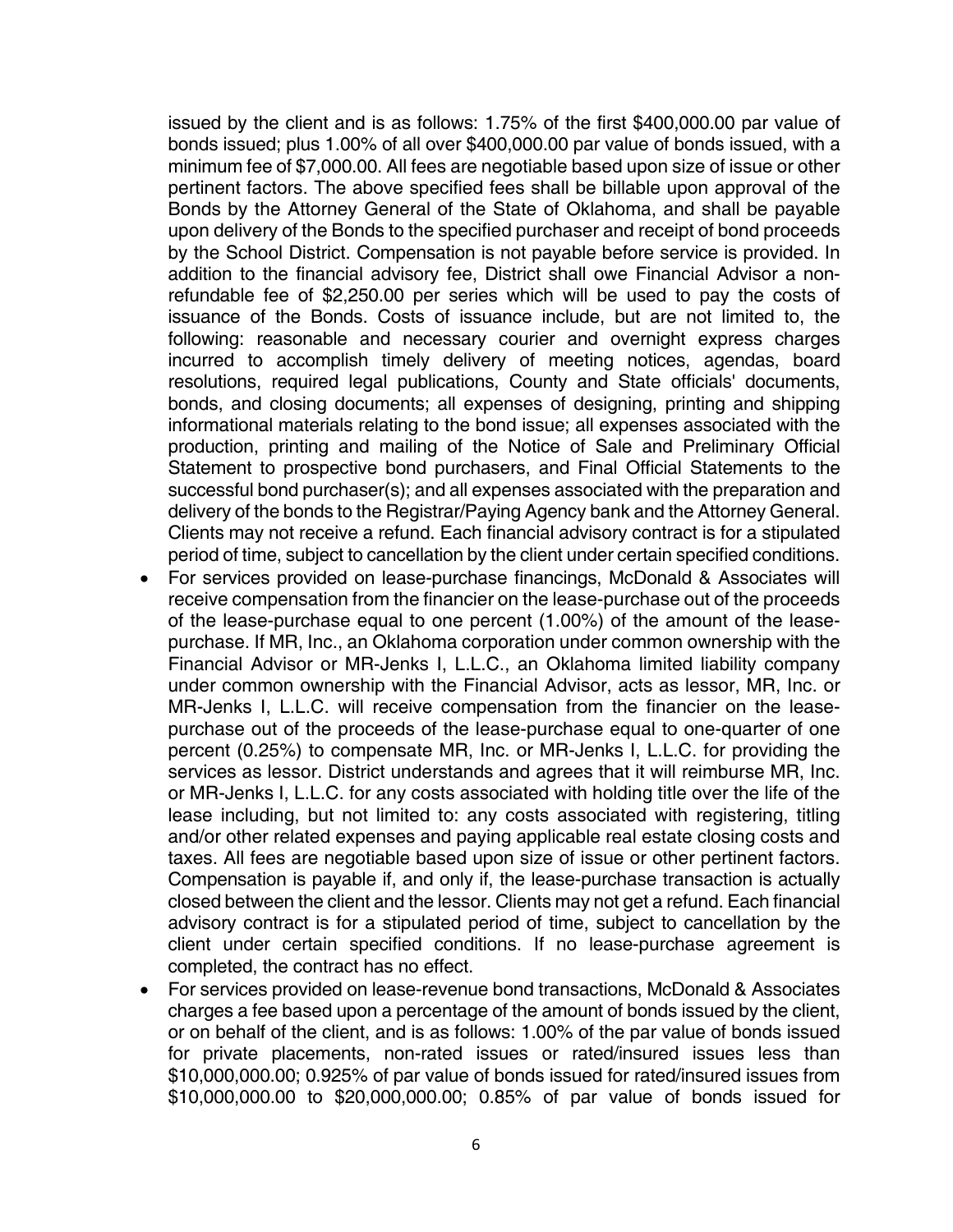rated/insured issues over \$20,000,000.00 to \$30,000,000.00; 0.775% of par value of bonds issued for rated/insured issues over \$30,000,000.00 to \$50,000,000.00; and 0.70% of par value of bonds issued for rated/insured issues over \$50,000,000.00. All fees are negotiable based upon size of issue or other pertinent factors. Compensation is payable if, and only if, bonds are actually sold, issued and delivered to a purchaser. Compensation is not payable before service is provided. Clients may not receive a refund. Each financial advisory contract is for a stipulated period of time, subject to cancellation by the client under certain specified conditions.

- For services provided on Tax Anticipation Note financings, McDonald & Associates charges a fee not to exceed the lesser of 2.50% of the par amount of the tax anticipation note financing or the total maximum allowable fee for the program as set by the Oklahoma Commission on School and County Funds Management each year. All fees are negotiable based upon size of financing or other pertinent factors. Clients may not get a refund. Each financial advisory contract is for a stipulated period of time, subject to cancellation by the client under certain specified conditions. The above specified fees shall be payable if, and only if, the Oklahoma Commission on School and County Funds Management approves the District's application and the certificates of indebtedness are issued and sold.
- For services provided to the Oklahoma Public School Investment Interlocal pursuant to the marketing agreement, McDonald & Associates receives a fee not to exceed 0.095% of the Oklahoma Liquid Asset Pool's average daily net assets. The fee is calculated daily and paid monthly.

# **Item 6: Performance-Based Fees and Side-By-Side Management**

Our firm does not accept *performance-based fees* – that is, fees based on a share of capital gains on or capital appreciation of the assets of a *client* (such as a *client* that is a hedge fund or other pooled investment vehicle). Our firm does not manage accounts that are charged a *performance-based fee* and accounts that are charged another type of fee, such as an hourly or flat fee or an asset-based fee.

# **Item 7: Types of Clients**

Stephen H. McDonald & Associates, Inc. provides financial advisory services to political subdivisions of the State of Oklahoma and to public trusts whose beneficiaries are political subdivisions of the State of Oklahoma with respect to the issuance of debt instruments by such entities. Stephen H. McDonald & Associates, Inc., may, pursuant to its marketing agreement with the Oklahoma Public School Investment Interlocal, provide advice with respect to investments made by clients from the proceeds of bond issues or other funds and may advise political subdivisions, some of which may not be clients, of the availability and features of the investment programs offered by the Interlocal. Except as stated previously regarding the Oklahoma Public School Investment Interlocal, the Firm does not formulate investment advice for clients. McDonald & Associates does not have discretionary authority over clients' assets.

# **Item 8: Methods of Analysis, Investment Strategies and Risk of Loss**

Methods of analysis include study and analysis of publicly available information including public records of County Assessors, County Treasurers, Treasurers of municipalities,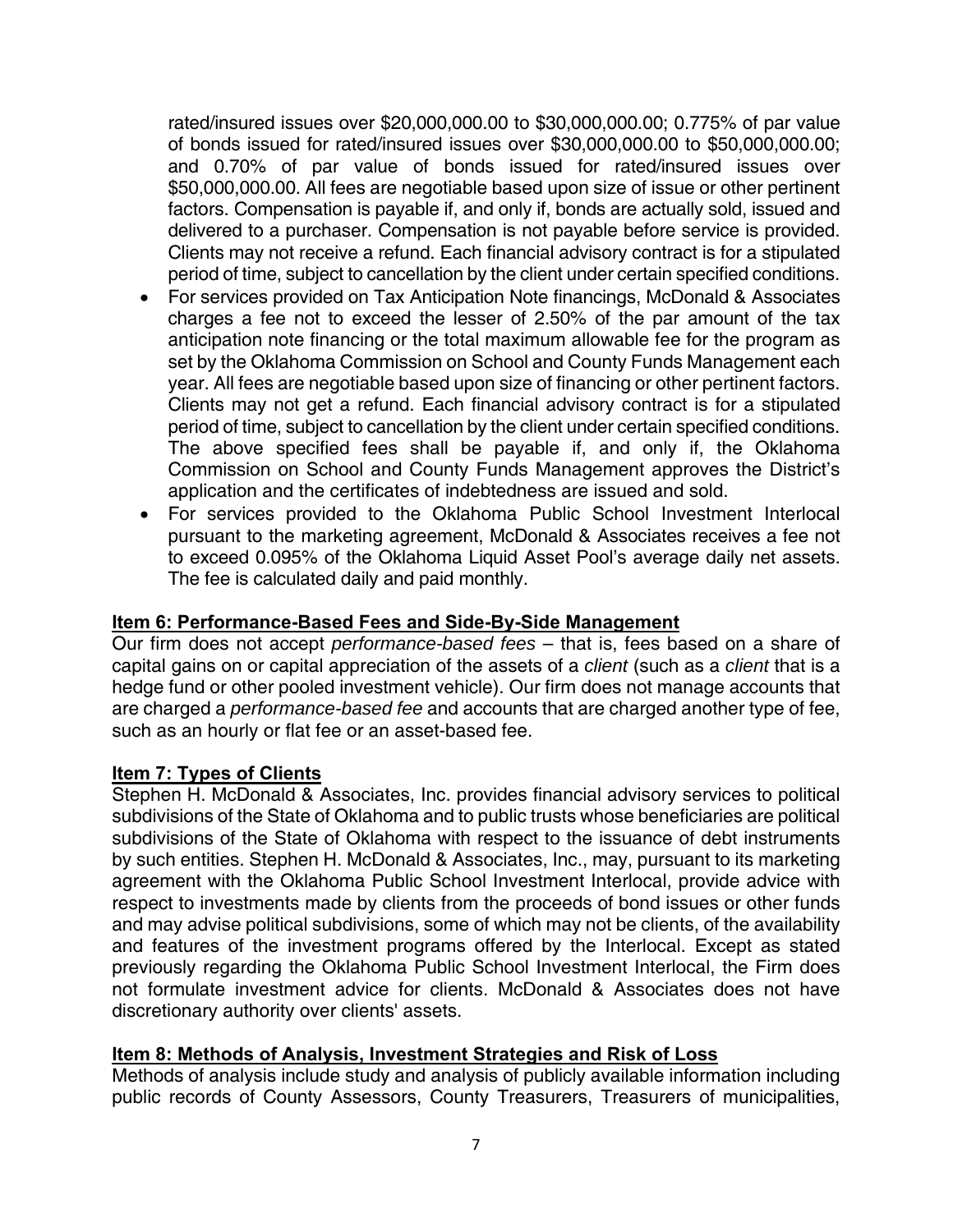publicly filed municipal budgets and Estimates of Needs. In addition to these sources of information, publicly available information regarding the sale of other municipal securities is also utilized. McDonald & Associates does not employ investment strategies or give advice with respect to investments by our clients. Investing in securities involves risk of loss that *clients* should be prepared to bear.

## **Item 9: Disciplinary Information**

There are no legal or disciplinary events that are material to a client's or prospective client's evaluation of Stephen H. McDonald & Associates, Inc.'s advisory business or the integrity of our management.

## **Item 10: Other Financial Industry Activities and Affiliations**

McDonald & Associates regularly works in association with MR, Inc., an Oklahoma corporation under common ownership with the Financial Advisor, an entity created for the purpose of holding title to property for public schools and other governmental entities. Ryan McDonald is the President of MR, Inc. MR, Inc. was created to increase the marketing resources to fund lease-purchases of real and personal property. MR, Inc. originates leases and assists school districts and other governmental entities with respect to the leasing of real and personal property. MR, Inc. receives a fee of 0.25% of par value of any lease it originates.

McDonald & Associates occasionally works in association with MR-Jenks I, L.L.C., an Oklahoma limited liability company under common ownership with the Financial Advisor, an entity created for the purpose of holding title to property for public schools and other governmental entities. Ryan McDonald is the President of MR-Jenks I, L.L.C. MR-Jenks I, L.L.C. was created to increase the marketing resources to fund lease-purchases of real and personal property. MR-Jenks I, L.L.C. originates leases and assists school districts and other governmental entities with respect to the leasing of real and personal property. MR-Jenks I, L.L.C. receives a fee of 0.25% of par value of any lease it originates.

McDonald & Associates also regularly works in association with the Oklahoma Public School Investment Interlocal, and may, pursuant to its marketing agreement with the Oklahoma Public School Investment Interlocal, provide advice with respect to investments made by clients from the proceeds of bond issues and may advise political subdivisions, some of which may not be clients, of the availability and features of the investment programs offered by the Interlocal. For services provided to the Oklahoma Public School Investment Interlocal pursuant to the marketing agreement, McDonald & Associates receives a fee not to exceed 0.095% of the Oklahoma Liquid Asset Pool's average daily net assets. The fee is calculated daily and paid monthly. McDonald & Associates does not believe this relationship with the Oklahoma Public School Investment Interlocal creates a material conflict of interest with its clients.

# **Item 11: Code of Ethics, Participation or Interest in Client Transactions and Personal Trading**

McDonald & Associates has adopted a Code of Ethics ("the Code") which sets forth standards of business conduct and requires compliance with federal securities laws. The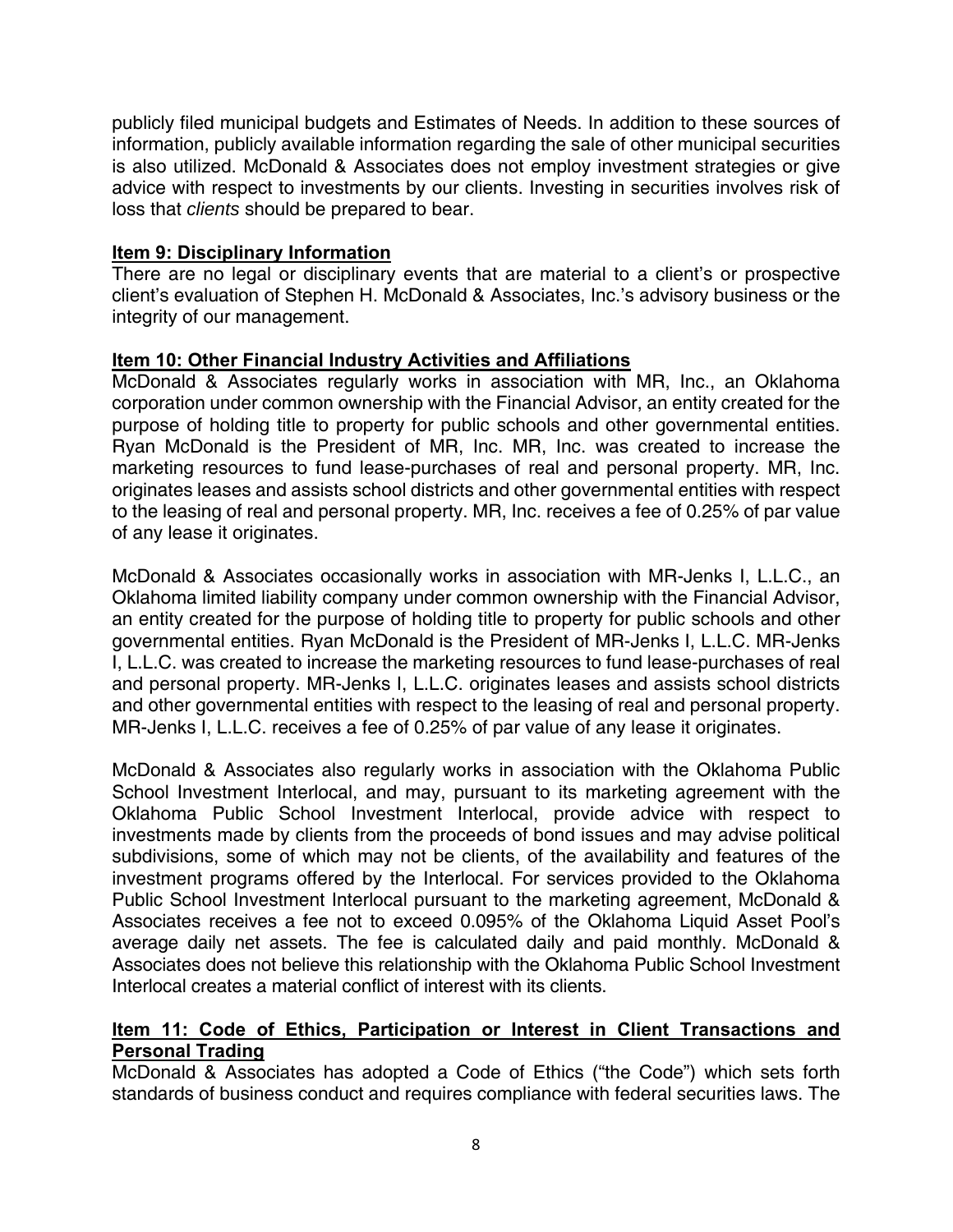Code acts as a reminder to employees that McDonald & Associates' responsibility to its clients is to provide effective and proper financial advisory services based upon unbiased independent judgment and to set standards for employee conduct in those situations where conflicts of interest are most likely to arise. The Code also incorporates procedures that allow McDonald & Associates to monitor employee activity for compliance with the Code.

The Code will be provided in its entirety to any client or prospective client upon request. The following is a summary of the key provisions of the Code:

- 1. Scope The Code covers all directors, officers, partners, employees and any other persons who provide advice on behalf of McDonald & Associates and who are under our supervision and control (collectively referred to as "Supervised Persons").
- 2. General Principles The Code contains a Statement of General Principles summarized as follows:

*"McDonald & Associates is dedicated to providing effective and proper municipal advisory services to its clients and depends upon a high level of public and client confidence for our success. That confidence can be maintained only if McDonald & Associates Supervised Persons observe the highest standards of ethical behavior in the performance of their duties. McDonald & Associates has the obligation to exercise its authority for the benefit of our clients, to place the interests of our clients first and to refrain from having outside interests that conflict with the interests of our clients. McDonald & Associates and our Supervised Persons must avoid any circumstances that might adversely affect or appear to affect McDonald & Associates' duty of complete loyalty to our clients."* 

- 3. Personal Securities Trading All Supervised Persons deemed to be Access Persons are subject to trading restrictions. Such restrictions include a requirement that McDonald & Associates pre-approve certain personal securities transactions. In addition, Access Persons must report their personal securities transactions and holdings in self directed accounts quarterly.
- 4. Code of Conduct The Code contains a Code of Conduct designed to reflect McDonald & Associates commitment to ethical conduct. It covers a number of topics, including conflicts of interest, compliance with legal and regulatory requirements, confidentiality of client information, gifts and entertainment, board directorships and outside business activities. McDonald & Associates also maintains separate Insider Trading Policies and Procedures.
- 5. Code Violations The Code requires that all Supervised Persons report any actual or apparent violation of the Code. Appropriate sanctions are included for Code Violations.
- 6. Compliance Oversight McDonald & Associates' CCO is responsible for compliance oversight of the Code of Ethics.

# **Item 12: Brokerage Practices**

McDonald & Associates does not select or recommend broker-dealers for *client* transactions other than as disclosed in Item 4 above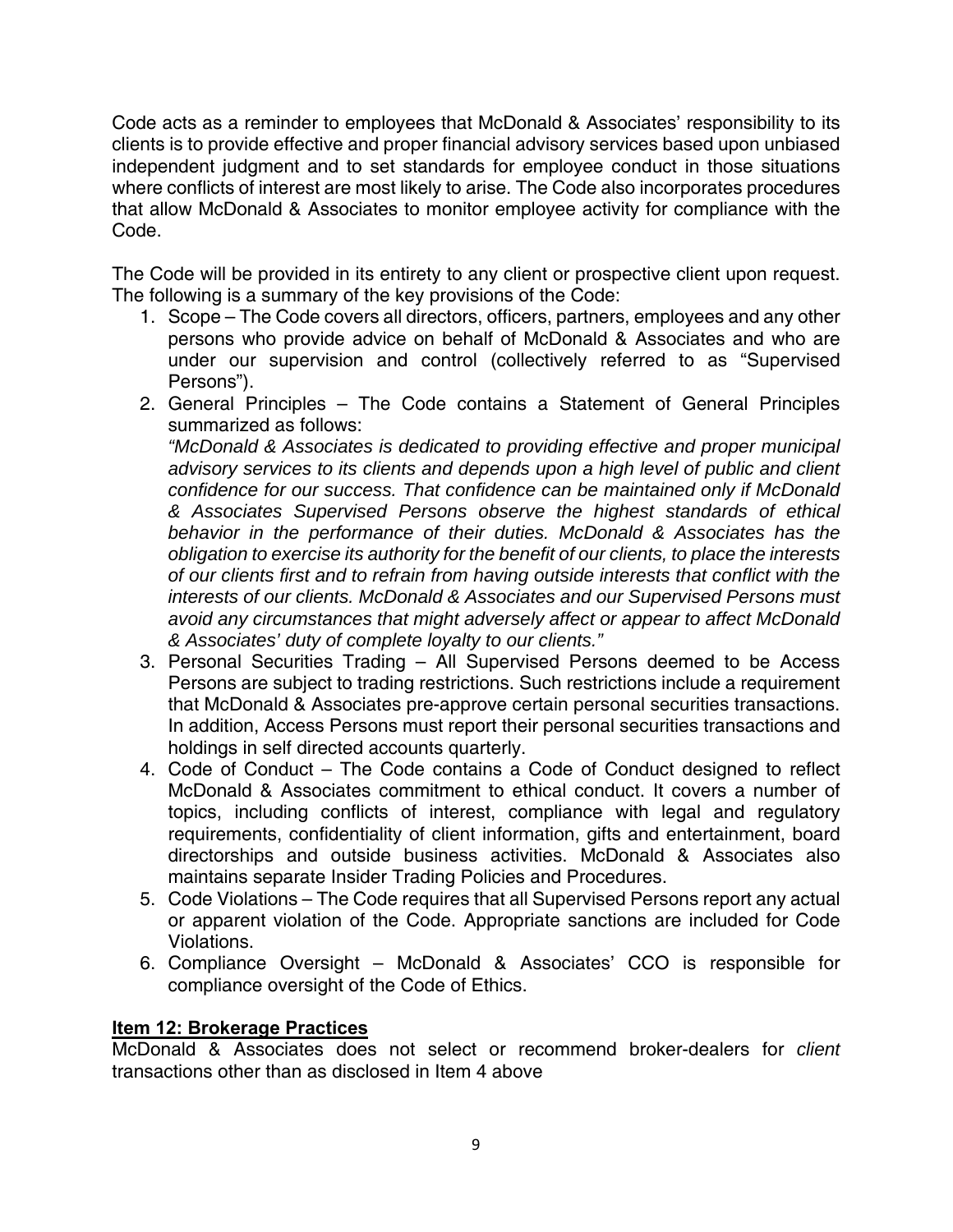# **Item 13: Review of Accounts**

McDonald & Associates will periodically review *client* accounts or financial plans each year after the then current Fiscal Year's Net Assessed Valuation has been certified. The account may also be updated at the request of the client or as often as market conditions dictate. Stephen H. McDonald & Associates, Inc. does not provide regular reports to clients.

# **Item 14: Client Referrals and Other Compensation**

McDonald & Associates does not compensate non-employees for client referrals nor does it accept benefits from a non-client for providing advisory services to our clients.

# **Item 15: Custody**

McDonald & Associates does not take custody of client funds or securities.

## **Item 16: Investment Discretion**

McDonald & Associates does not accept discretionary authority to manage securities accounts on behalf of clients.

## **Item 17: Voting Client Securities**

McDonald & Associates does not accept authority to vote client securities.

## **Item 18: Financial Information**

McDonald & Associates does not have discretionary authority or custody of client funds or securities or require or solicit prepayment of more than \$500 in fees per client, six months or more in advance, or been the subject of a bankruptcy petition at any time during the past ten years. As such, McDonald & Associates is not required to include financial information.

#### **Item 19: Requirements for State-Registered Advisers**

Formal education and business background of the principal executive officers and management persons of McDonald & Associates:

#### **Ron Fisher**

President

Oklahoma State University – B.S. Business Administration 1991 University of Oklahoma – M.B.A. 1993

| 2009-Present | President, Stephen H. McDonald & Associates, Inc.             |
|--------------|---------------------------------------------------------------|
| 1997-2002    | Representative, Cadre Securities, Inc.                        |
| 1996-2009    | Senior Vice President, Stephen H. McDonald & Associates, Inc. |
| 1993-1995    | Associate, Rauscher Pierce Refsnes, Inc.                      |

# **Ryan McDonald**

Executive Vice President